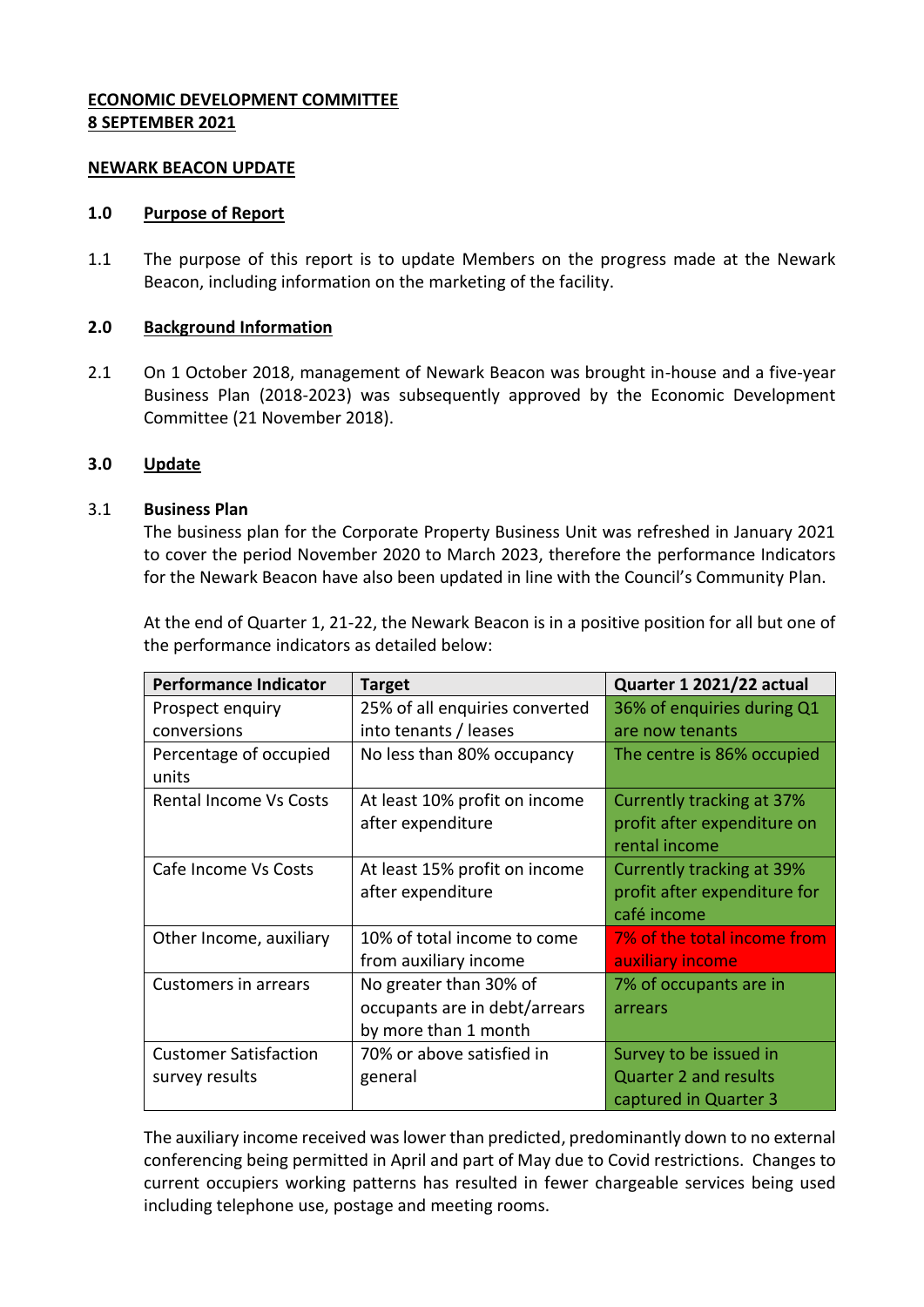# 3.2 **Staffing Changes**

There have been various staffing changes over 2021, due to internal promotions or transfer within the Council. A member of staff left and temporary cover is secured on a secondment basis until March 2022. In June two remaining part time vacancies were filled.

## 3.3 **Essential Works**

Managing the Beacon over the last 3 years has enabled identification of a range of essential works required to maintain the facility to the high standard desired.

- 3.4 The aim is to provide a welcoming environment for tenants which will also appeal to new organisations which may be attracted by newer and innovative facilities.
- 3.5 Continued analysis of our competitors highlights that the Beacon currently lacks a private area for tenants to use as break out space for down time away from their offices. In addition to this, we have also identified that an improved shower facility, updated cycle storage and electric vehicle charging points would make the centre more appealing.
- 3.6 The following progress in respect of improvements to the Centre have been made since the update to Committee in March 2021:
	- Over spill office to support Castle House has been moved from Office 29 to Office 14 to accommodate a tenant expansion at no capital cost.
	- End Stairwell repaint completed March 2021 at a cost of £2,048.
	- New external storage purchased at a cost of £300
- 3.7 The current programme of works identified to further improve the facilities includes:

| <b>Scheme</b>                                    | <b>Status</b>         | Cost (approx.)       |
|--------------------------------------------------|-----------------------|----------------------|
| Office conversion to create tenant breakout      | Funding approved      | £52,000 (Capital     |
| space, improved showers and changing facilities, | - to programme        | Scheme)              |
| with renovation to both upstairs kitchenettes    |                       |                      |
| Complete upgrade to LED lights throughout the    | Design<br>created-    | Quotes to be gained  |
| building                                         | Capital<br>bid<br>for |                      |
|                                                  | 2022 to be written    |                      |
| Biomass Boiler upgrade                           | Capital bid to be     | Awaiting quotes      |
|                                                  | written for 2022      |                      |
| <b>Electric Vehicle Charging Points</b>          | Funding<br>be<br>to   | Approx. £28,000      |
|                                                  | determined            | grants are available |

## **COVID 19**

- 3.8 A COVID risk assessment and Safe System of Work were completed in June 2020 and are still reviewed monthly.
- 3.9 The pandemic has had an adverse impact on the centre's financial performance during 2020/2021, which was reported in more detail following the committee meeting in June 2021.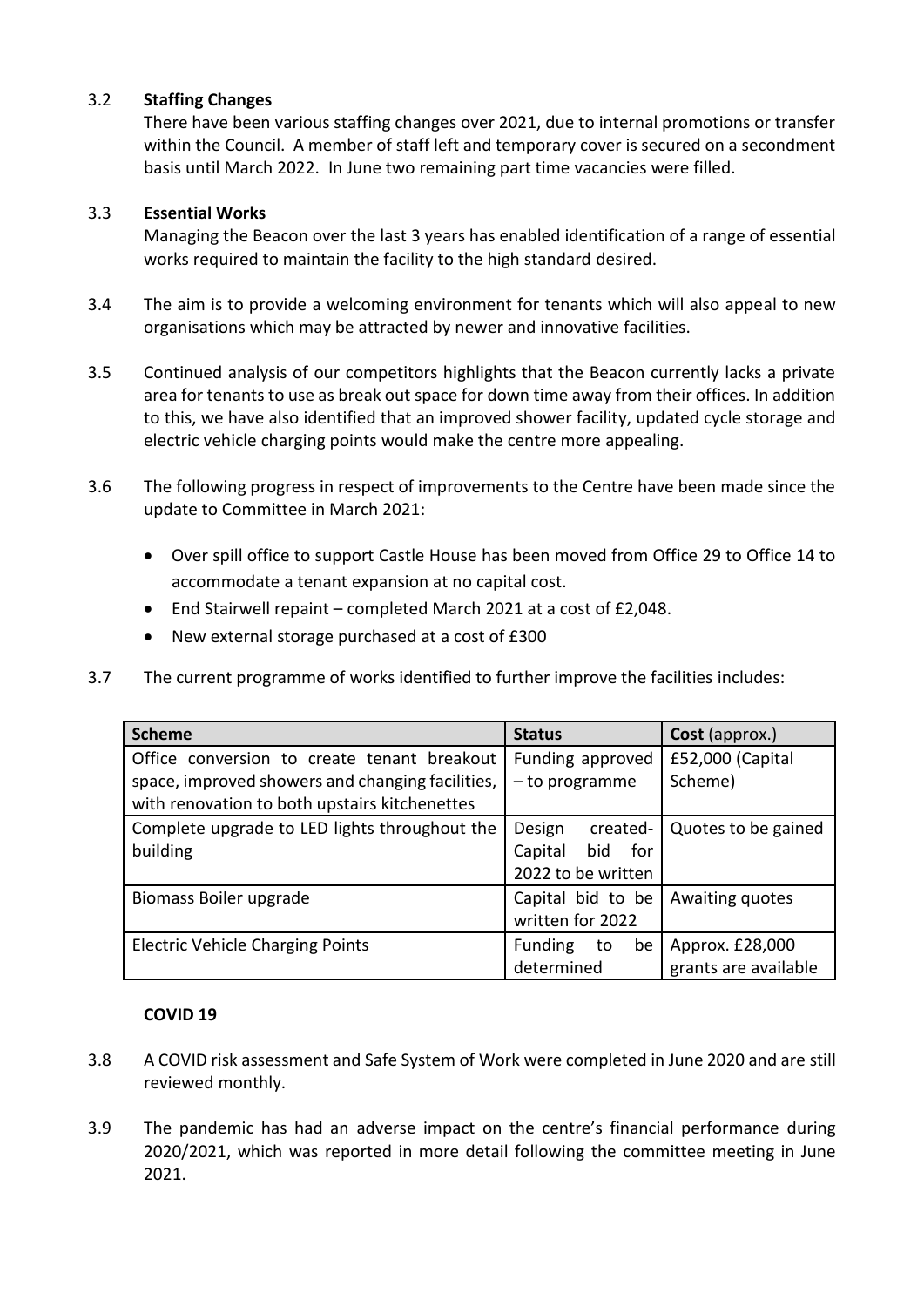3.10 In summary, occupancy dropped to its lowest level of 64% in July 2020, based on the number of offices rented, with five business vacating between March and July 2020.

Many of the decisions behind the change in occupancy levels were either directly or indirectly influenced by COVID, for example:

- Employees have been able to work from home so negating the need for office space
- Financial challenges in the supporting industries as shows/tours have been cancelled
- Need to reduce overheads to protect businesses as activity has decreased
- Businesses relocating, &
- Lack of funds
- 3.11 Since August 2020, the Centre has been successful in gradually securing new customers to replace those that have left and some existing clients have, over time, taken on additional or larger office space to accommodate social distancing:
	- Six existing clients have taken on new/additional office space
	- Six new business have become tenants
- 3.12 The Centre was at the forefront of supporting its tenants by revising rents and offering concessions to clients during the pandemic, so helping to preserve the local economy and jobs. All on-site customers were given a 25% reduction in rent for April-June 2020, while virtual customers were given a concession of 50%, plus rental incentives were offered to new customers to secure new tenancies; the result was reduced income of £23.6K.
- 3.13 Added to this, fewer clients on-site has reduced the costs that could be recovered through recharges via service charges; when offset by decreased expenditure the result was reduced net income of £3.5K.
- 3.14 At the same time as the Centre closed to the public, the café was also closed. In line with COVID restrictions, the café was reopened as a takeaway-only service in September 2020, fully adopting the centre's COVID safe systems of work. During the second lockdown in November, the café was able to continue to trade. At the beginning of January 2021, the third lockdown came into force and the café closed again due to the expected reduced footfall. When mitigated by the reduced expenditure on provisions this resulted in a net income loss of £35K for 2020-21.
- 3.15 The café was able to reopen in March 2021 for takeaway only with a new improved, recosted menu. Since the easing of restrictions in July 2021, internal and external seating can now be utilised which has seen customers coming together again in the Café, as well as enhancing the overall centre atmosphere.
- 3.16 Conferencing/Room hire provides an important income stream for the Centre, however, all conferencing facilities were closed to external clients from March 2020. A small number of internal clients continued to use the conference facilities but the Centre was unable to provide refreshments for the meetings. The income deficit in 2020-21 was £25.7K.
- 3.17 Conferencing and external meetings resumed from  $17<sup>th</sup>$  May 2021 on a reduced capacity. Safe working limits continue to be in place to encourage social distancing within the meeting rooms.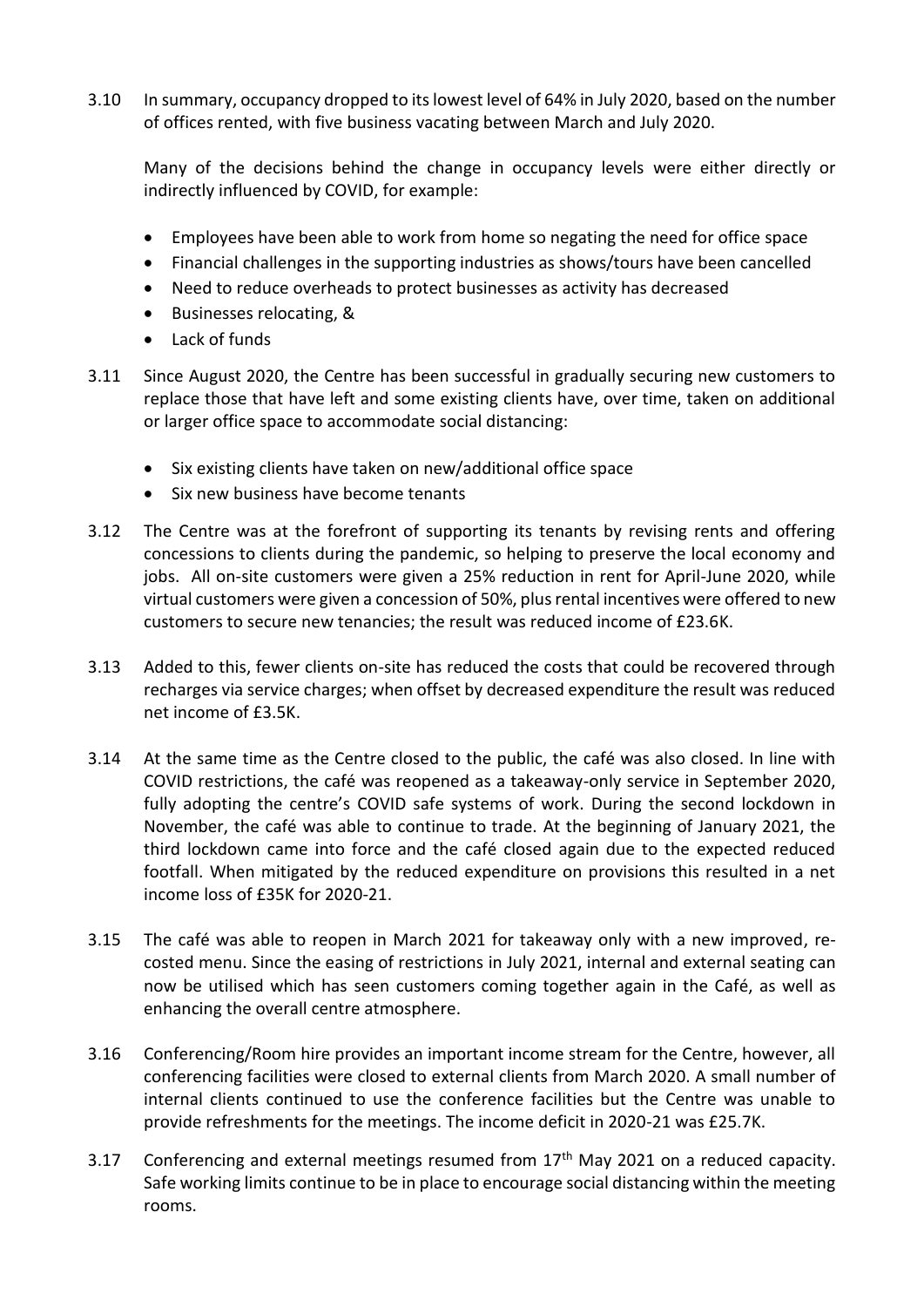## 3.18 **Table: Newark Beacon: Income deficit against budget 2020-21**

| <b>Description</b>      | <b>Budget</b> | <b>Actual</b> | <b>Variance</b> |
|-------------------------|---------------|---------------|-----------------|
| <b>Salaries</b>         | 157,683.13    | 160,697.60    | 3,014.47        |
| Premises expenditure    | 189,634.00    | 167,538.43    | (22,095.57)     |
| Running expenses        | 74,375.77     | 37,994.37     | (36, 381.40)    |
| Furlough income         | 0             | (18, 184.84)  | (18, 184.84)    |
| Catering income         | (34, 584.00)  | 448.80        | 35,032.80       |
| Conference hire charges | (27, 400.00)  | (1,630.52)    | 25,769.48       |
| Virtual tenant income   | (10,630.00)   | (6,756.99)    | 3,873.01        |
| Office rental income    | (362, 680.00) | (270, 464.93) | 92,215.07       |
| Service charge income   | (4,330.00)    | (882.57)      | 3,447.43        |
|                         | (17, 931.10)  | 68,759.35     | 86,690.45       |

- 3.19 The centre management team have requested that all customers and visitors continue to wear face coverings in communal areas.
- 3.20 As mentioned above, Office 29 over spill office has been moved to Office 14 to accommodate an onsite customer expansion. The furnished office allows officers from Castle House to utilise the Newark Beacon as an alternative working location and has been used by several different business units.

## 3.21 **Marketing**

The Centre Management Team seek out every opportunity to market the Newark Beacon. This includes:

- Attending local networking events virtually throughout lockdown, and now in person to maintain a presence and awareness of the centre in the business community. Events include Newark Business Club, NYP, D2N2 and East Midlands Chamber.
- Social media has seen increased activity as posts are scheduled more frequently, often sharing NSDC corporate messages on Facebook, LinkedIn and Instagram thus raising the profile of the Centre. The use of local suppliers in the café means the team are now able to tag these local businesses in our social media posts. These suppliers then share our posts, which is a simple but effective tool to drive more traffic to our pages. The use of hashtags has been increased. All new tenants are welcomed to the centre through a 'getting to know them' post on our social media channels too.
- The Beacon website will be moved onto the T4 framework. In the meantime, improvements to the current website include a virtual 360 tour of the centre, completed by an onsite customer; an enquiry form as a call to action and; google analytics information forwarded monthly to the centre team.
- Current vacant offices are being advertised on Co-Star, Boxpod and Rightmove. The last partnering with local estate agent Buttercross Estates.
- A new brochure has been designed and printed so visitors to the centre receive a professional folder with the information pack enclosed.
- Other stationery includes branded pens, mugs and notepaper for use in the conferencing rooms, where delegates are encouraged to take away the pens and paper to further increase the Beacon's reach. These items also form part of new customers "welcome pack" upon move in.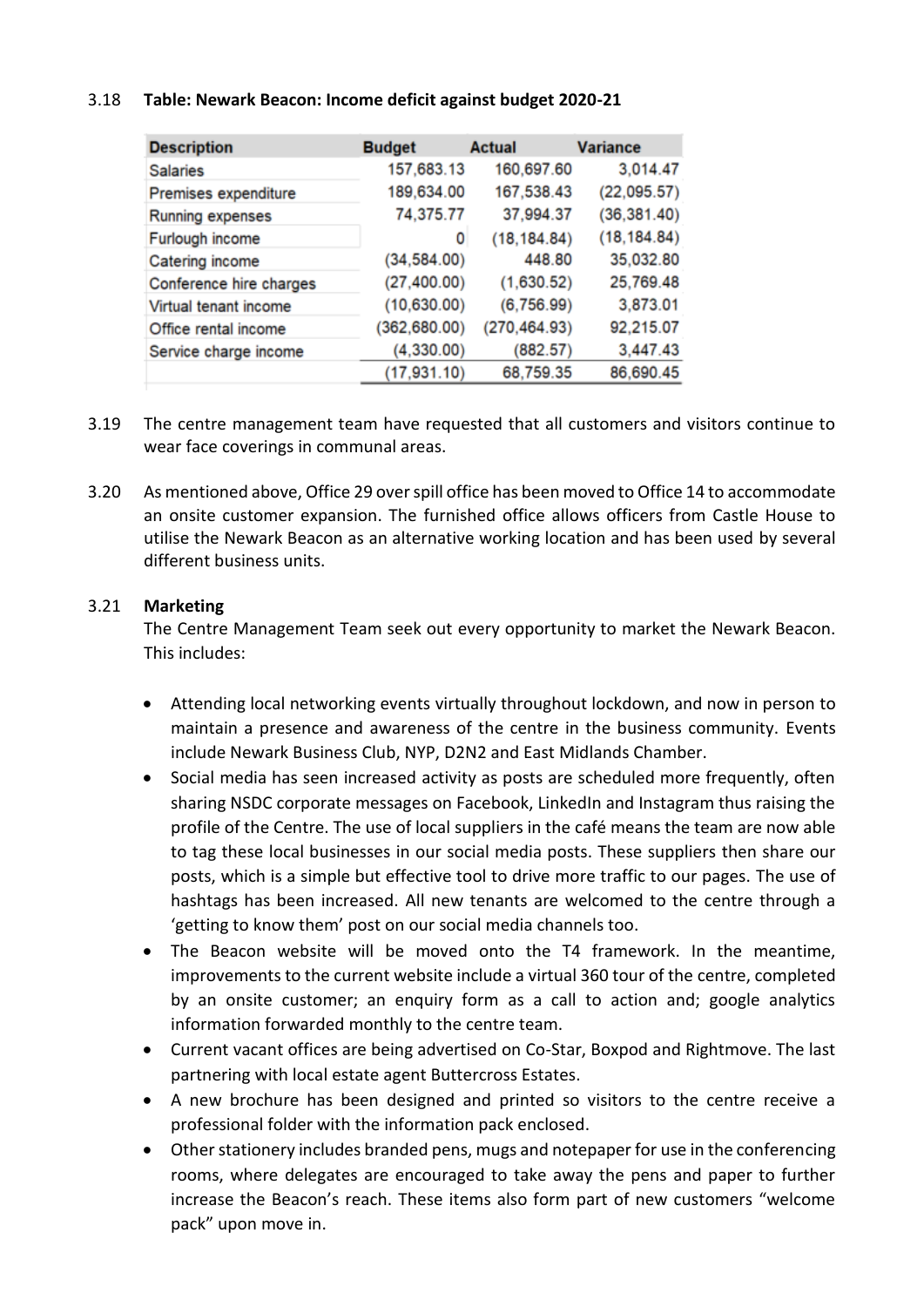- Flyers advertising the café have been distributed to local businesses advising we are open to external customers with information on how to pre order their food.
- The hot-desking facility has been moved downstairs within the café seating area to encourage business working lunches. An introductory offer has been advertised via social media and shared in the NBC page.
- A show office was created in Office 10C, which a new customer takes up occupancy from 1<sup>st</sup> September, with all the furniture. A new 'show office' will be created in Office 11B once redecorating has been completed. Furniture left by a previous customer means no cost for setting up.
- The Shared office now has a mural depicting Newark historical landmarks, painted by local artist Leah.
- Artwork by local artist, Danny, is now hung in communal areas to brighten the walls at no cost to ourselves.

# **4.0 Performance to Date**

# **Occupancy**

- 4.1 Occupancy in the 3 years since the Beacon management returned in-house has obviously fluctuated with natural progressions and the current COVID climate. In August 2021, occupancy stands at 86% (based on square footage) where 35 offices have tenants, eight offices are vacant and one is occupied by NSDC. Prior to the COVID lockdowns, in March 2020, 77% of all offices were occupied. The highest occupation was recorded in November 2019 at 88%. Current occupancy levels now exceed those in place when the Centre was first adopted by NSDC in late 2018 by 9%.
- 4.2 Occupancy has risen 15% since the March report, with 6 new tenants taking space, and one onsite customer expanding into two extra offices. One of the new businesses has already moved into a larger office to accommodate their expanding workforce. Two of the new tenants are brand new businesses and so far are performing better than both of their expectations. During Quarter 1, 36% of office enquiries converted into tenants.
- 4.3 The Newark Beacon has an extensive variety of occupiers, ranging from the UK leading industrial architects, to an award winning chocolatier who makes everything on site. We have a commercial and domestic window company and a consultancy practice specialising in providing sustainable building solutions. We have a couple of dynamic training companies and several recruitment agencies. Collaborations have seen the creative designers support other companies within the centre. We also have a local charity that serves the Newark & Sherwood community along with a national charity that supports veterans. Other companies include a specialist insurance company, a medial supplier, estate agent, a company that looks after industrial marine equipment and guitar builder.

# 4.4 **Rental Income 2021-2022**

Rental income, both office rent and virtual, for quarter 1 is budgeted at £89,400. At M03, the Newark Beacon has generated £98,420, a positive variance of £9,020. This includes a new tenant paying for their full years' rent in advance. The centre management team have maintained tight control on expenditure during the first three months of the year to result in a 37% profit after expenditure. Only 7% of occupants were in arrears at the end of quarter 1. This is due to historical debt from a former tenant, which is currently with a bailiff to try and recover the outstanding monies owed. Presently, the centre has no outstanding debt apart from the above.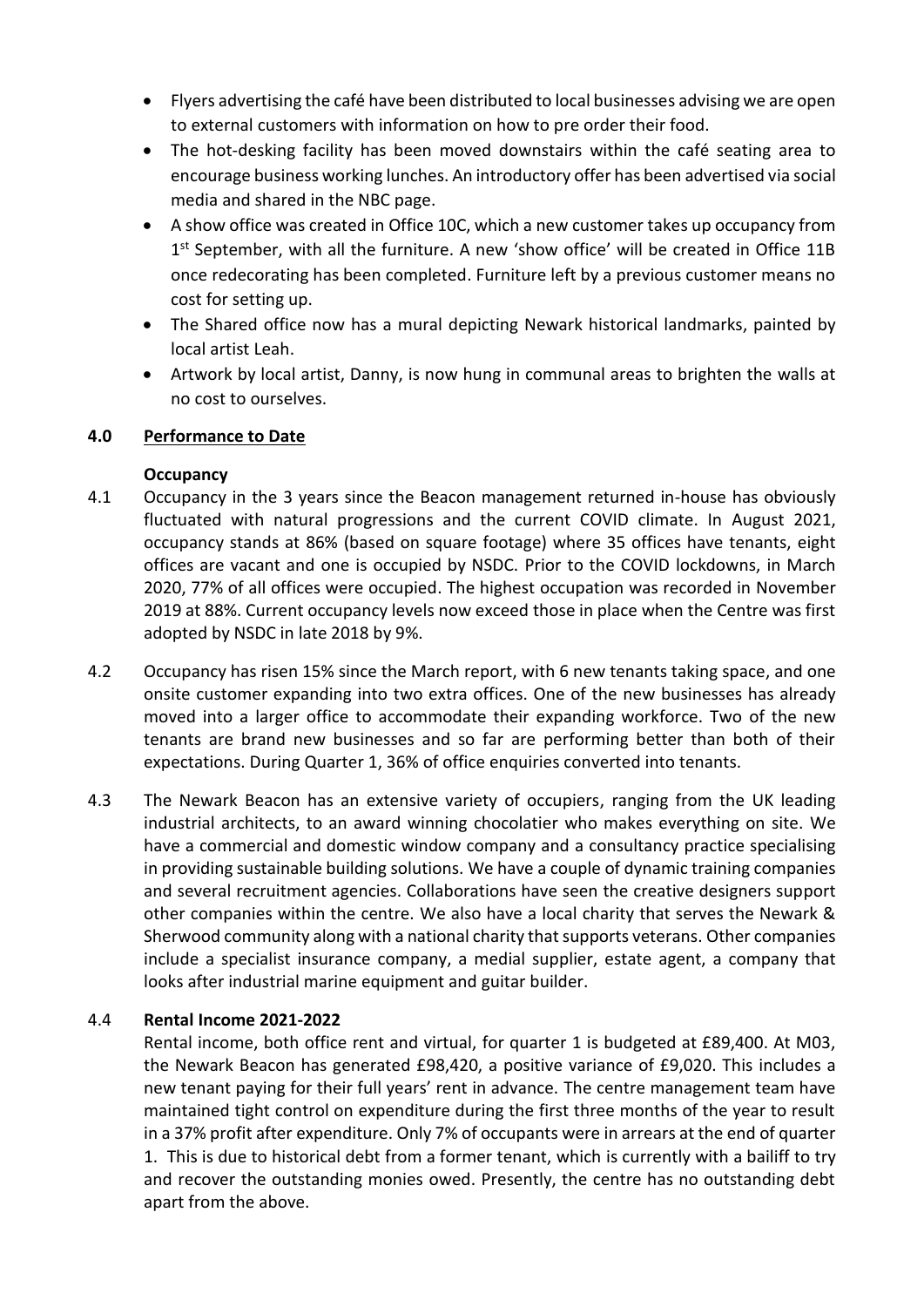# 4.5 **Cafe Income 2021-2022**

The café provides an important income stream for the Centre, and was previously, before Covid, supported by both tenants and workers from businesses in the vicinity. Although the Café income budget for the first 3 months was £13,500, only £4,339 was generated in Q1. This is directly correlated to the centre being unable to host conferencing and meetings during the pandemic, and the accompanying catering that would support these.

4.6 However, by completely reviewing all suppliers, including sourcing more locally produced products, a cost saving has been made, which has resulted in a 39% profit after expenditure. The Café now serves 200 degrees coffee made in Nottingham; bread produced by Davison's Bakery in Newark and Pipers crisps from Lincolnshire. The drinks vending machines, which were costing a substantial amount on rent, have been replaced by a new, one off cost, drinks fridge. The new Café team are also making cakes and tray bakes saving further money, instead of buying premade. These have been warmly received by customers.

## 4.7 **Auxiliary Income 2021-2022**

Auxiliary Income was budgeted at £13,750 for Quarter 1. This comprises hot-desking, conferencing/room hire and service charges. At M03 auxiliary income generated £6,774, an adverse variance of £6,976.

4.8 As mentioned in section 3.4 above, the centre was unable to host external meetings and conferencing until the 17<sup>th</sup> May 2021, which inevitable resulted in a month and half of no conferencing income. Since this date, due to social distancing guidelines, the Beacon was not able to accommodate meetings over 14 delegates, which has reduced the amount of conference enquiries and the amount of meetings that be booked each day. Added to this, less customers' on-site reduced costs that could be recovered through recharges from service provisions.

## 4.9 **Customer Satisfaction**

Customer Satisfaction at the Beacon is measured using a formalised, questionnaire-based process. The last survey resulted in a 54% return rate, with 50% of respondents rating the Beacon as excellent, 28.5% as very good and 21.5% as good. Tenants were particularly happy with the staff, café and ground floor upgraded toilets.

- 4.10 The next survey is currently being devised to be issued by the end of Quarter 2, with the results reported to the committee in Quarter 3.
- 4.11 A Café survey was issued in November 2020 to onsite customers. Of the responses, 85% of customers used the café facility. Feedback indicated that customers thought that current pricing is fair, and particularly like that sandwiches are freshly-prepared rather than prepackaged, ready prepared. Suggestions including healthy and vegan options were requested.

## 4.12 **Business Support**

Business Support has understandably tapered off during the pandemic as face-to-face meetings and conferencing have not been permitted. However, most of the planned support activities have been able to go ahead virtually. All of which have been advertised internally to our customers. New customers have received an introductory communication from the Economic Support Officers and any questions about business support have been directed their way via the centre management team.